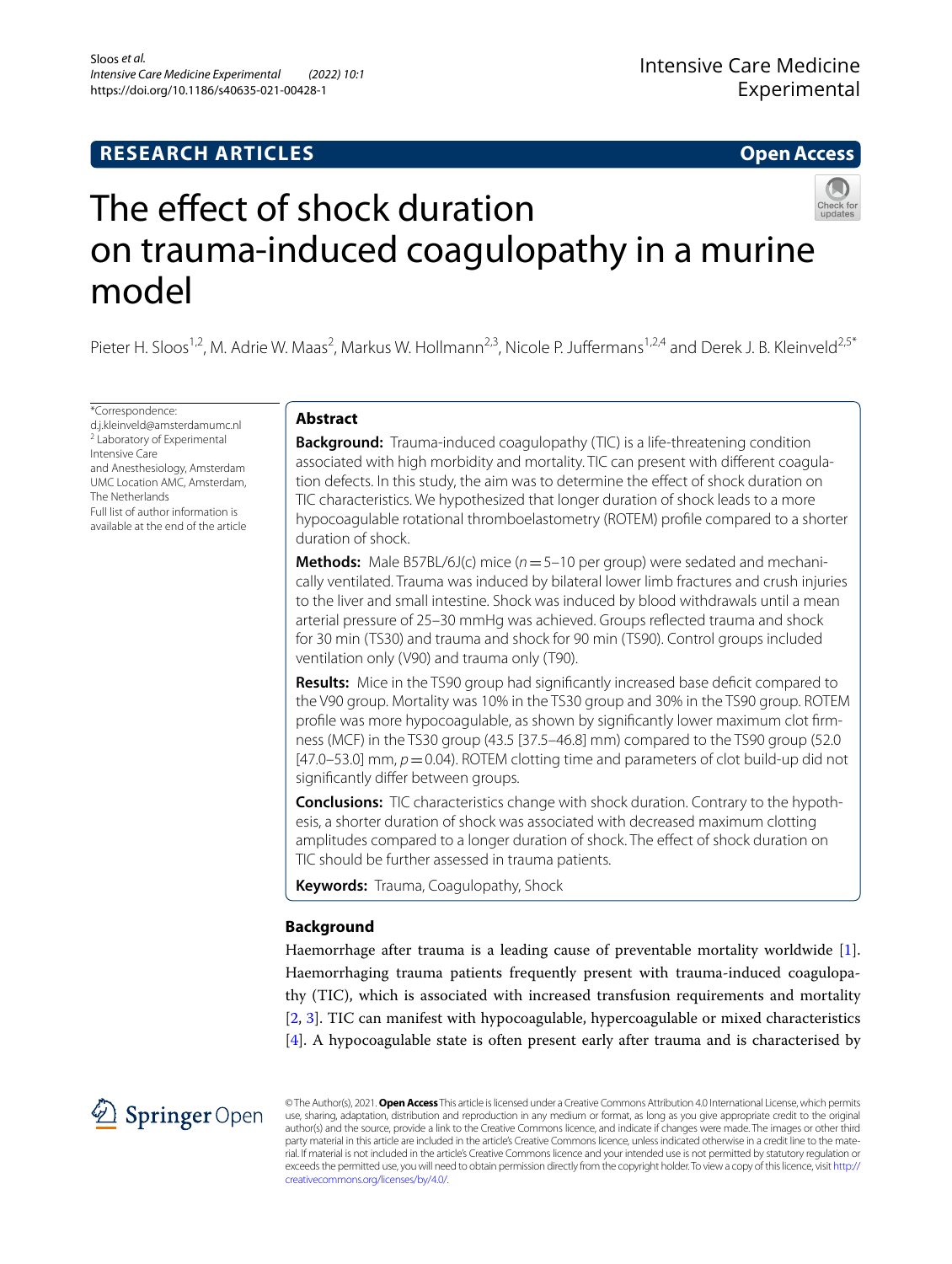coagulation factor depletion, dysfunctional platelets and hyperfbrinolysis [\[5](#page-7-4)[–7](#page-7-5)]. Tese components lead to an unstable clot formation and reduced clot strength, resulting in a disability to control the ongoing haemorrhage [[8](#page-7-6)]. Hypocoagulable profles can shift towards a more hypercoagulable state, characterised by increased thrombin generation, platelet activation and fbrinolytic shutdown [[9–](#page-7-7)[11](#page-7-8)]. Hypercoagulability often develops later on after trauma, but can also be present as early as minutes to hours after trauma  $[12–14]$  $[12–14]$  $[12–14]$  $[12–14]$ . The mechanisms underlying TIC characteristics are largely unknown. Shock is thought to play a major role in hypocoagulation, and its presence is associated with adverse outcomes [\[2](#page-7-1)]. The duration of shock differs between trauma patients; however, it is currently unknown how the duration of shock infuences TIC [\[15](#page-7-11)]. Unravelling the modulatory efects of shock duration on TIC characteristics has implications for the timing of treatment strategies aimed at reducing TIC. In this study the aim was to compare the efects of shock duration on TIC. We hypothesised that longer duration of shock, is associated with a more hypocoagulable profle compared to short duration of shock.

# **Methods**

#### **Ethics**

Experiments were performed with approval of the Institutional Animal Care and Use Committee of the Amsterdam UMC, location AMC. Procedures were performed in accordance with the European Parliament directive (2010/63/EU) and the Dutch national law the Experiments on Animals Act (Wod, 2014). Male B57BL/6J (c) mice were ordered from Charles River (USA) and housed in the on-site animal housing facility 7 days before the experiment. Animals had excess to food (Teklad global 16% protein, Envigo, USA) and water ad libitum with regular 12-h day–night cycle. All mice were 8 weeks during the experiment with a weight of 20–30 g.

#### **Animal model**

Mice were sedated with 3–4% isofurane (Isofutek, Karizoo, Spain) and injected intraperitoneally with 0.06 mg/kg fentanyl (Hameln, Germany). During the tracheostomy procedure, mice received mask ventilation (2% isofurane, 50% Fio2). After tracheostomy, mice were mechanically ventilated for the remaining part of the experiment (VentElite, Harvard Apparatus, USA) with tidal volumes of 7 ml/kg, respiratory rate of 160 breaths per minute and an inspiratory/expiratory ratio of 1:1.5 and FiO<sub>2</sub> of 40%. Mice remained anaesthetized throughout the entire experiment with 1–2% isofurane. Anaesthetic depth was deemed adequate if there was no reaction to painful stimulus, observed by absence of pedal refex and/or change in blood pressure. An inspiratory sigh of 20% was performed every 30 min as recruitment manoeuvre.

The right carotid artery (arterial blood pressure monitoring) and jugular vein were cannulated after which mice received intravenous fentanyl 0.12 mg/kg (Pump 11 Pico Plus Elite, Harvard Apparatus, USA) and 20 ml/kg maintenance fuids consisting of Ringer's lactate supplemented with 15.3 mM glucose and 2 mM sodium bicarbonate (BBraun Perfuser, Germany). Temperature was monitored continuously with a rectal thermometer and kept at 37 °C using a heated table and heat lamp.

Mice were randomised to one of the following groups: 90 min ventilation (V90), trauma + 90 min ventilation (T90), trauma + 30 min shock (TS30), trauma + 90 min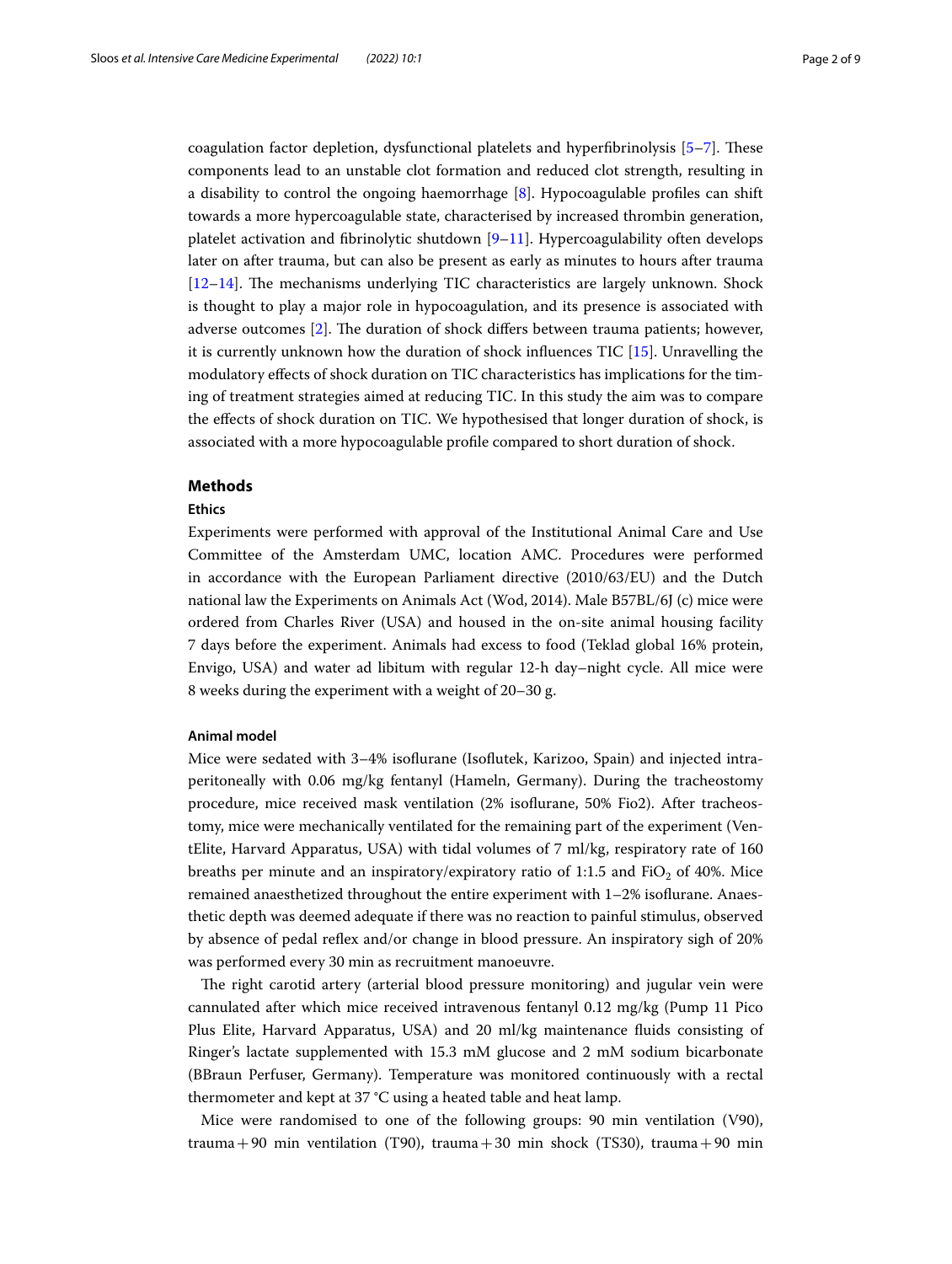shock (TS90). Trauma consisted of bilateral lower limb fractures using two haemostatic forceps. Median laparotomy was performed to induce crush injury by clamping the small intestine distally of Treitz ligament fve times for 2 s. Liver injury was achieved by clamping 1 cm of the right lobe for 2 s. Following trauma, the abdomen was closed.

In group TS30 and TS90, preceding trauma, 200 µl blood was drawn through the carotid artery. Following trauma, additional blood was drawn to achieve a target mean arterial pressure (MAP) of 25–30 mmHg. After this blood pressure was reached  $(\pm 20 \text{ min after canulation})$ , no additional blood was withdrawn. Temperature was passively lowered to 35 °C in the TS30 and TS90 group and maintained at this temperature throughout the experiment. At the end of the experiment, blood was drawn though the carotid artery or via heart puncture. An overview of the experimental setup is shown in Additional fle [1](#page-6-0): Fig. S1.

# **Blood sampling**

At the end of the experiment, the first 50  $\mu$ l blood/saline was discarded, after which  $200 \mu l$  blood was collected in a heparin coated syringe for arterial blood gas analysis (RAPIDPoint 500, Siemens, Germany). The next 50  $\mu$ l blood was discarded to prevent heparin contamination and the remaining blood was collected in 3.2% sodium citrate (1:9 ratio). A part of the collected citrated whole blood was used for rotational thromboelastometry (ROTEM, Werfen, Spain). The remaining citrated blood was centrifuged twice at 2500*g* for 15 min at 4 °C (centrifuge 5430R; rotor FA-45-30-11, Eppendorf, Hamburg, Germany) and frozen in liquid nitrogen before storage at − 80 °C until further analysis.

# **Rotational thromboelastometry**

The ex-tem assay measures the tissue factor pathway by addition of  $7 \mu$  ex-tem reagent (containing tissue factor) and  $7 \mu$  star-tem (containing phospholipids and calcium) to 105 µl citrated whole blood sample. EXTEM was performed using ROTEM minicups (Werfen, Spain), according to manufacturer's guidelines. Clotting time (CT) measures the initiation of clot formation, the alpha  $(\alpha)$  angle represents the angle between the baseline and the tangent through the 2 mm point. Maximum clot frmness (MCF) depicts the maximum clot strength and maximum lysis (ML) shows the maximum lysis in percentage detected during the 90 min run time.

# **Enzyme‑linked immunosorbent assay (ELISA)**

d-dimer levels were measured using ELISA according to manufacturer's instructions (Elabscience, USA).

### **Organ wet/dry ratios**

The left lung, part of the liver, and left kidney were collected and wet weight was determined at after the experiment. After drying the organs at 37  $^{\circ}$ C for 7 days, they were weighted again to determine wet/dry ratios.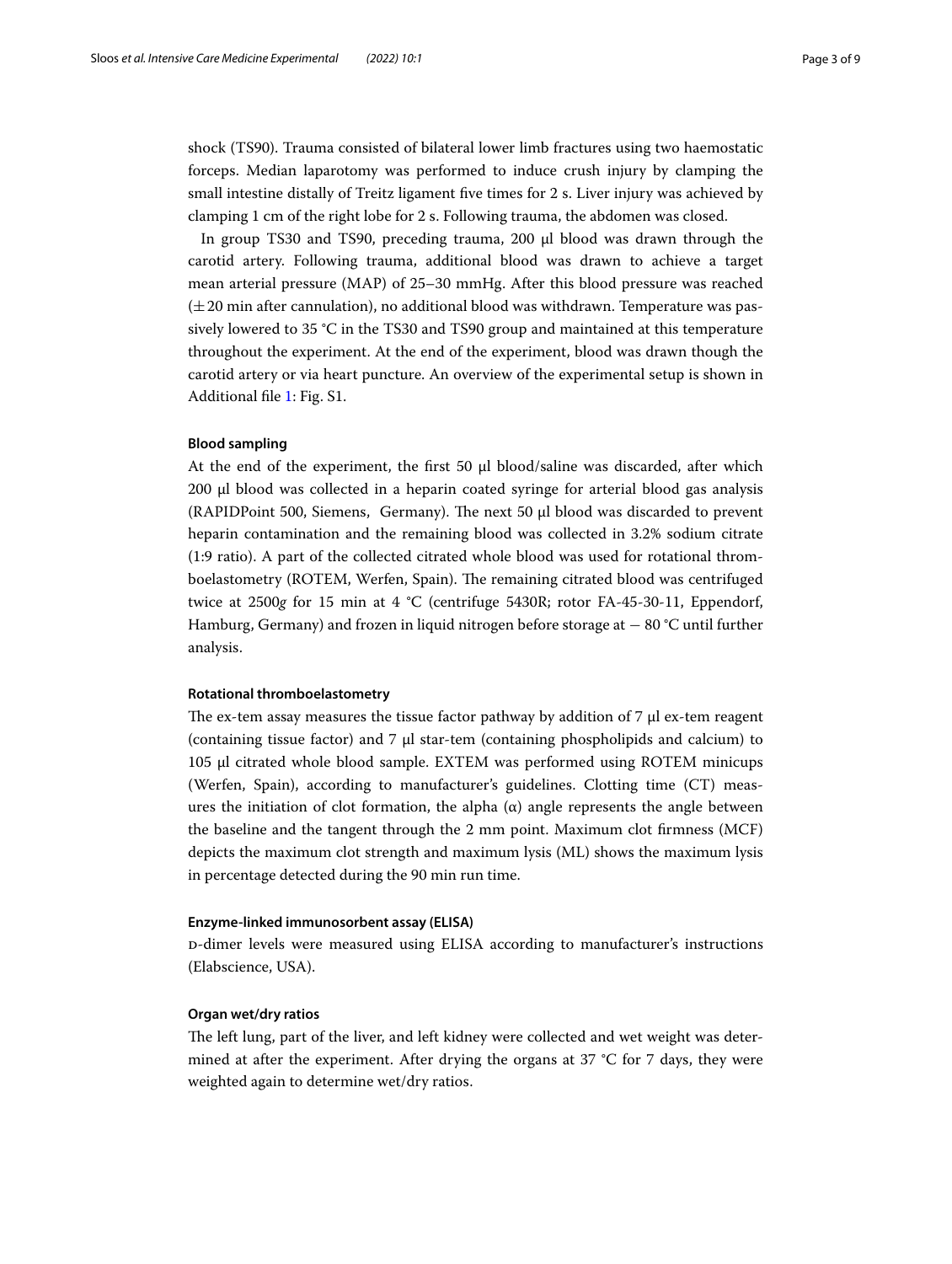# **Sample size analysis**

Based on pilot experiments, we determined 8 mice were needed to detect a 10 mm difference in ROTEM MCF between TS30 and TS90 with a common standard deviation (SD) of 5 mm ( $\alpha$  = 0.05 and a power of 80%). To account for 20% mortality in our model, 10 mice were used in the TS30 and TS90 group.

# **Statistical analysis**

Data were analysed using SPSS version 25.0 (IBM, New York, USA). Graphs were made using GraphPad Prism version 9.0 (San Diego, USA). The histograms of all parameters were visually inspected for distribution. Parametric data were presented as mean with standard deviation (SD). Non-parametric data were presented as median with interquartile range (IQR) and analysed with Kruskal–Wallis test with post hoc Dunn's test, corrected for multiple testing. Binominal data were analysed with the Fisher's exact test. A *p* value of less than 0.05 was considered to be statistically signifcant.

# **Results**

#### **Trauma, shock and mortality**

The amount of blood withdrawn to reach the predefined MAP target was similar between groups: 330  $\mu$ l ( $\pm$ 40  $\mu$ l) in TS30 group and: 350  $\mu$ l ( $\pm$ 60  $\mu$ l) in the TS90 group. TS90 resulted in increased base defcit compared to the control groups (Fig. [1\)](#page-3-0). Mortality in the TS30 group was 10%, compared to 30% in the TS90 shock group (*p*=0.58). All

<span id="page-3-0"></span>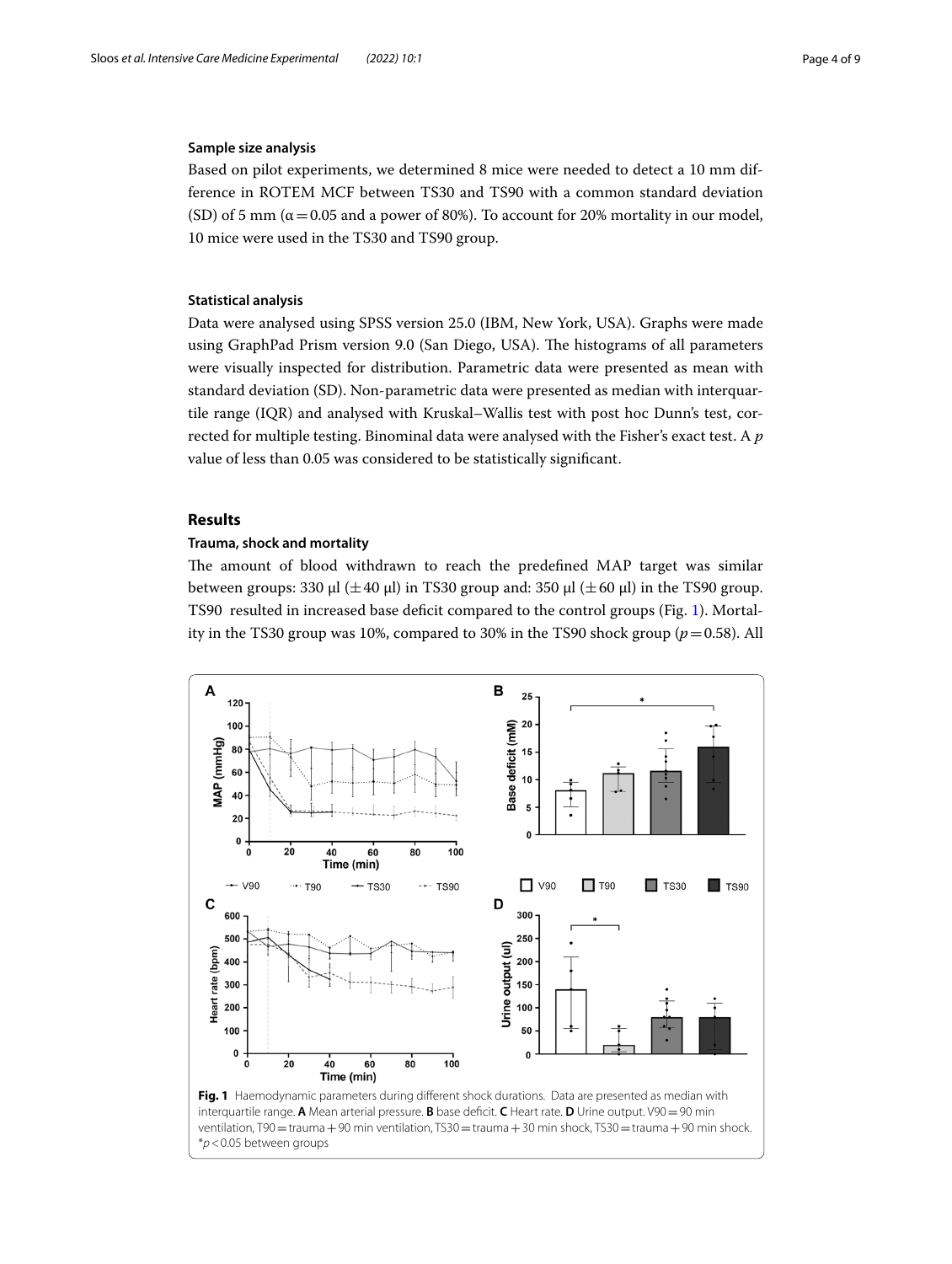

<span id="page-4-1"></span><span id="page-4-0"></span>

| Table 1 Effect of shock on arterial blood gas analysis |
|--------------------------------------------------------|
|--------------------------------------------------------|

|                     | V90                 | T90                 | TS30                | TS90                |
|---------------------|---------------------|---------------------|---------------------|---------------------|
| pH                  | 7.31 (7.20–7.34)    | 7.27 (7.15–7.31)    | 7.23 (7.21–7.28)    | 7.08 (7.01–7.31)    |
| $pCO2$ (mmHq)       | 34.0 (32.7-49.1)    | 40.6 (31.2-48.4)    | 36.2 (25.7-39.4)    | 38.5 (30.1-51.7)    |
| $pO2$ (mmHg)        | 158.7 (106.5-194.6) | 168.7 (138.0-194.0) | 195.9 (179.4-214.4) | 182.9 (140.7-207.8) |
| $HCO3$ (mM)         | 17.4 (16.0-19.2)    | $16.9(14.5 - 18.1)$ | $15.2(10.7 - 17.0)$ | $13.7(10.3 - 16.6)$ |
| SO <sub>2</sub> (%) | 98.0 (96.1-98.3)    | 97.7 (96.3-98.4)    | 98.0 (97.3-98.5)    | 96.8 (95.5 - 98.0)  |
| $Na+$ (mM)          | 146.7 (143.1-147.4) | 142.4 (141.8-144.8) | 143.2 (140.1-144.0) | 143.0 (140.8-143.6) |
| $K^+$ (mM)          | $5.8(5.5-6.4)$      | $6.5(6.4 - 7.0)$    | $6.5(6.2-6.9)$      | $7.0(5.8 - 8.1)$    |
| $Ca^{2+}$ (mM)      | $0.96(0.88 - 1.03)$ | $1.01(0.93 - 1.03)$ | $1.12(1.07 - 1.15)$ | $1.10(1.07 - 1.22)$ |
| Glucose (mM)        | $6.9(6.1 - 9.4)$    | $8.0(6.3 - 10.8)$   | $9.3(8.0 - 11.2)$   | $7.7(5.4 - 10.6)$   |
| Lactate (mM)        | $3.54(2.73 - 4.03)$ | $3.46(3.05 - 3.98)$ | $4.48(3.26 - 7.25)$ | $6.14(4.15-9.12)$   |

Data are presented as median with interquartile range. V90 = 90 min ventilation, T90 = trauma + 90 min ventilation,  $TS30 =$ trauma + 30 min shock, TS30 = trauma + 90 min shock

mortality was due to trauma and shock. In the TS30 group mortality occurred 15 min after randomisation. In the TS90 group mortality occurred 40, 80 and 90 min after randomisation. All mice in the control groups survived (Table [1\)](#page-4-0).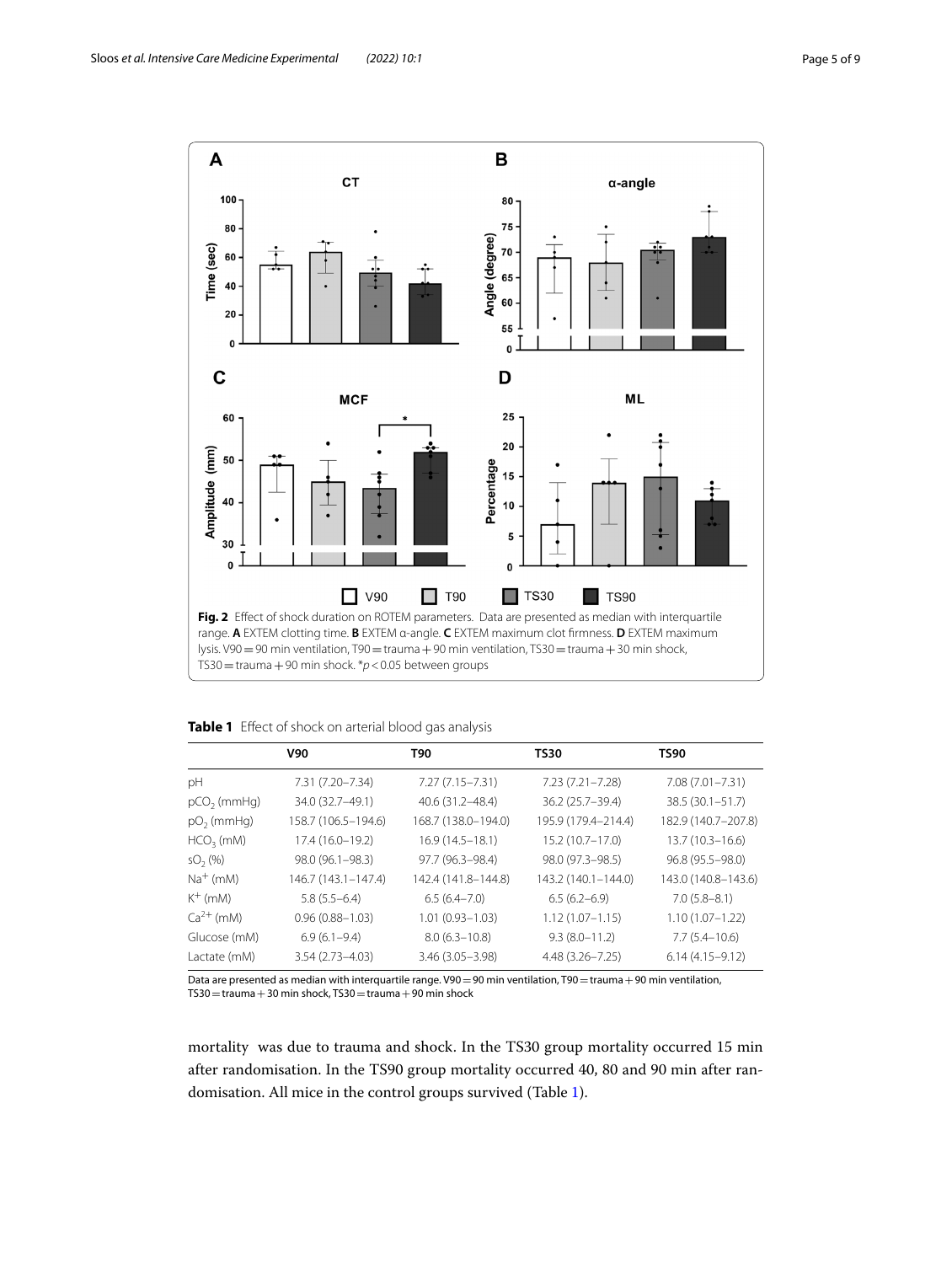|                             | <b>V90</b>          | T90                 | <b>TS30</b>         | <b>TS90</b>         |
|-----------------------------|---------------------|---------------------|---------------------|---------------------|
| Haemoglobin (mM)            | $8.5(8.1 - 8.8)$    | $8.4(8.0-9.6)$      | $7.1(6.7 - 7.8)$    | $7.1(6.7 - 7.5)$    |
| Haematocrit (%)             | $40(39-42)$         | $40(38-46)$         | $34(32-37)$         | $34(32 - 36)$       |
| Leukocytes $(x 10^9/l)$     | $1.35(0.93 - 1.63)$ | $2.30(1.95 - 3.55)$ | $1.90(1.50 - 3.20)$ | $2.05(1.23 - 2.83)$ |
| Platelet count $(x 10^9/l)$ | 791 (711-942)       | 855 (804-875)       | 655 (299-799)       | 693 (533-784)       |
| D-dimer (ng/ml)             | 1535 (1071-1595)    | 1060 (902-1362)     | 1067 (848-1278)     | 920 (865-938)       |
| Organ wet/dry ratios        |                     |                     |                     |                     |
| Lung                        | $3.9(3.6-4.3)$      | $3.9(3.3-4.7)$      | $4.0(3.7-4.5)$      | $4.1(3.4 - 5.0)$    |
| Kidney                      | $3.5(3.4 - 3.8)$    | $3.3(3.2 - 3.6)$    | $3.6(3.4 - 3.8)$    | $3.6(3.5-3.7)$      |
| l iver                      | $3.3(3.2 - 3.4)$    | $3.3(3.1 - 3.4)$    | $3.2(3.1 - 3.3)$    | $3.4(3.1 - 3.5)$    |
|                             |                     |                     |                     |                     |

<span id="page-5-0"></span>

| Table 2 Blood counts, coagulation and organ oedema |  |  |
|----------------------------------------------------|--|--|

Data are presented as median with interquartile range. V90 = 90 min ventilation, T90 = trauma +90 min ventilation,  $TS30 =$ trauma + 30 min shock, TS30 = trauma + 90 min shock

## **Coagulation**

Ex-tem clotting time and alpha angle were not signifcantly diferent between groups (Fig. [2](#page-4-1)). However, maximum clotting amplitude was signifcantly decreased in the TS30 compared to TS90,  $p = 0.04$  (Fig. [2](#page-4-1)). Median max lysis and D-dimer levels did not differ signifcantly between groups (Fig. [2;](#page-4-1) Table [2\)](#page-5-0).

# **Organ oedema**

Trauma and shock did not result in signifcant diferences in lung, kidney and liver wet/ dry ratios, compared to ventilation and trauma controls (Table [2\)](#page-5-0). Shock duration did not signifcantly infuence organ oedema.

# **Discussion**

In this murine model of trauma and shock, we showed that short duration of shock is associated with more hypocoagulable characteristics compared to longer duration of shock.

Previous research shows that hypocoagulability is present as early as minutes after traumatic injury [\[2](#page-7-1), [16\]](#page-7-12). Both the severity of tissue injury as well as the presence of shock worsens TIC [\[2](#page-7-1)]. Furthermore, shock and hypoperfusion are major contributors to the release of tissue plasminogen activator (tPA), converting plasminogen into plasmin, resulting in hyperfibrinolysis after trauma  $[17, 18]$  $[17, 18]$  $[17, 18]$  $[17, 18]$ . In our model, mean values of maximum lysis and p-dimer levels did not significantly differ between groups. This could be explained by the diferent fbrinolytic system in mice compared to humans (i.e., shorter tPA half-life, clots are more resistant to endogenous breakdown). [\[19](#page-8-1)].

Our main fnding, that persistence of shock reduces hypocoagulable characteristics, was contrary to our hypothesis and may seem counterintuitive. However, various studies have shown that a transition from hypocoagulable to hypercoagulable characteristics can occur early after trauma  $[12–14, 20]$  $[12–14, 20]$  $[12–14, 20]$  $[12–14, 20]$  $[12–14, 20]$ . This early shift might be explained by the increasing presence of circulating pro-coagulant platelets, exhaustion of anti-coagulant pathways and fbrinolytic shutdown [\[9,](#page-7-7) [11](#page-7-8), [21,](#page-8-3) [22](#page-8-4)]. In addition, studies show that minimal amounts of coagulation factors are required for relatively normal thrombin generation [[23\]](#page-8-5), which could explain why thrombin generation can be increased after trauma [\[10](#page-7-14)].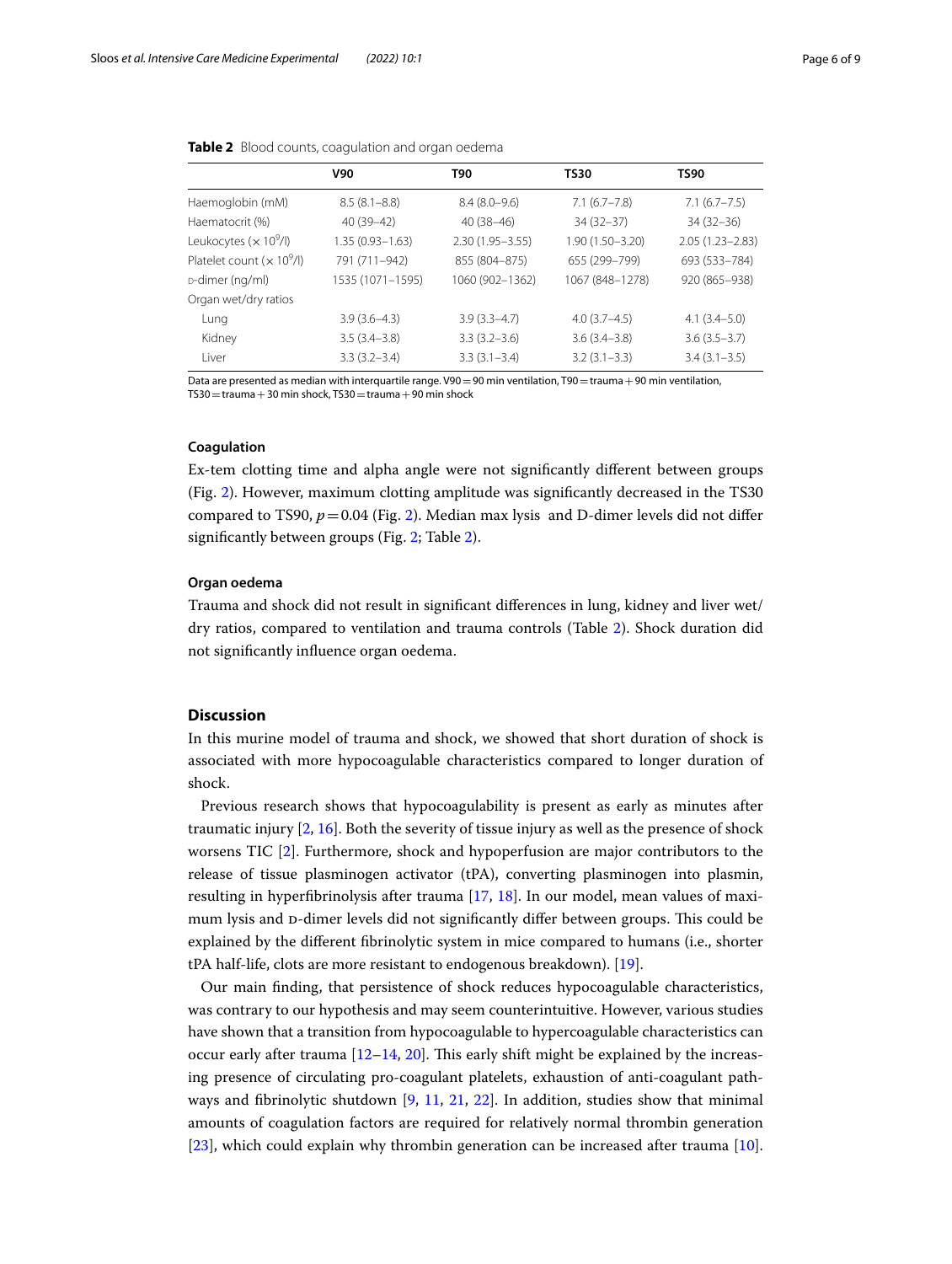The effect we observed could also be inflammation-induced, as pro-inflammatory pathways are tightly linked with hypercoagulability and thrombosis. [[24,](#page-8-6) [25](#page-8-7)].

Our results add to the existing literature by showing that a reduction in hypocoagulability can occur early after trauma and is infuenced by shock duration. Of note, the increased clotting amplitude after 90 min of shock was driven by endogenous responses, as animals did not receive treatment.

Our fndings of the efect of shock duration on TIC characteristics may have several implications. Our results underline the importance of timing of treatment, as TIC characteristics change over time. Benefts of an early aggressive approach have been shown in trials investing early transfusion of blood components, as well as tranexamic acid [\[27](#page-8-8), [28\]](#page-8-9). With persistence of shock, targeting dysfunctional platelets and immunomodulation may convey benefts for the severely injured trauma patient. However, these aspects of trauma-induced shock and coagulopathy need further explorations.

There are limitations to this study. Our model of traumatic shock consists of traumatic injury in combination with controlled blood withdrawals. Although the abdominal trauma results in bleeding, it is unlikely that mice continue to bleed excessively during the shock period. This means that after the blood withdrawals a relatively stable state ensues, which difers somewhat form the trauma patient with uncontrolled bleeding. Although we found decreased clot strength in the TS30 group compared to the TS90 group, both of these groups did not difer signifcantly from the control groups. Tis might be attributable to the smaller samples size in the control groups, decreasing the chance of detecting diferences between the control groups and the shock groups. In addition, since more mice died after 90 min shock compared to 30 min shock, survival bias might explain part of the observed effect. The mice that died during the experiments were not included in our analysis, lowering the sample size and, therefore, the power to detect a diference in the primary outcome. Finally, we have not dissected the coagulation pathways explaining the diference in maximum clot frmness in the ROTEM. We can, therefore, only speculate about the mechanisms.

In conclusion, hypocoagulability is part of early endogenous TIC and alters with prolonged shock duration. More research is needed to unravel the mechanisms behind this shift to develop more targeted treatments for trauma-induced shock.

#### **Abbreviations**

CT: Clotting time; ELISA: Enzyme linked immune sorbent assay; FiO<sub>2</sub>: Fractional inspired oxygen; MAP: Mean arterial pressure; MCF: Maximum clot frmness; ML: Maximum lysis; ROTEM: Rotational thromboelastometry; TIC: Trauma-induced coagulopathy.

## **Supplementary Information**

The online version contains supplementary material available at [https://doi.org/10.1186/s40635-021-00428-1.](https://doi.org/10.1186/s40635-021-00428-1)

<span id="page-6-0"></span>**Additional fle 1: Fig. S1.** Experiment overview.

**Acknowledgements** None to report.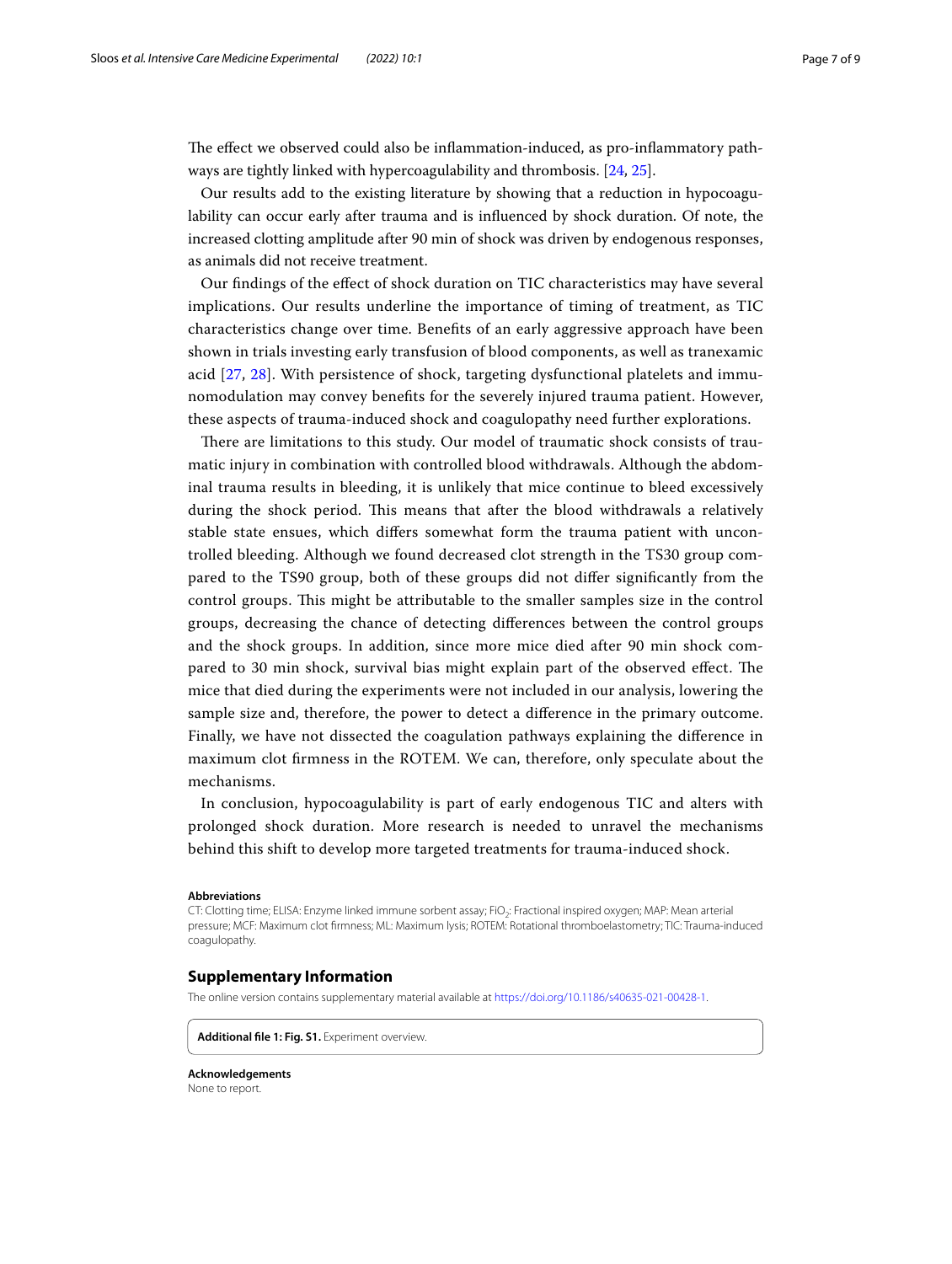#### **Authors' contributions**

PHS collected the data, performed data analysis and drafted the manuscript. MAWM performed the surgical procedures for the experiment. MWH, NPJ and DJBK supervised the project and revised the manuscript. All authors read and approved the fnal manuscript.

#### **Funding**

The experiments performed in this study were funded from institutional resources.

#### **Availability of data and materials**

All data generated or analysed during this study are included in this published article. The data sets used and/or analysed during the current study are available from the corresponding author on reasonable request.

#### **Declarations**

#### **Ethics approval and consent to participate**

Experiments were performed with approval of the Institutional Animal Care and Use Committee of the Amsterdam UMC, location AMC.

**Consent for publication**

Not applicable.

#### **Competing interests**

MWH is executive section editor pharmacology with Anesthesia & Analgesia, Section Editor Anesthesiology with Journal of Clinical Medicine and associate editor with Frontiers. NPJ is editor in Chief with Intensive Care Medicine Experimental. All other authors declare no confict of interest.

#### **Author details**

<sup>1</sup> Department of Intensive Care Medicine, Amsterdam UMC Location AMC, Amsterdam, The Netherlands. <sup>2</sup> Laboratory of Experimental Intensive Care and Anesthesiology, Amsterdam UMC Location AMC, Amsterdam, The Netherlands. 3 Department of Anaesthesiology, Amsterdam UMC Location AMC, Amsterdam, The Netherlands. <sup>4</sup>Department of Intensive Care Medicine, Onze Lieve Vrouwe Gasthuis, Amsterdam, The Netherlands. <sup>5</sup> Department of Intensive Care Medicine, Erasmus MC, Rotterdam, The Netherlands.

Received: 13 October 2021 Accepted: 20 December 2021 Published online: 07 January 2022

#### **References**

- <span id="page-7-0"></span>1. Koh EY, Oyeniyi BT, Fox EE, Scerbo M, Tomasek JS, Wade CE et al (2019) Trends in potentially preventable trauma deaths between 2005–2006 and 2012–2013. Am J Surg 218(3):501–506
- <span id="page-7-1"></span>2. Brohi K, Singh J, Heron M, Coats T (2003) Acute traumatic coagulopathy. J Trauma 54(6):1127–1130
- <span id="page-7-2"></span>3. MacLeod JB, Lynn M, McKenney MG, Cohn SM, Murtha M (2003) Early coagulopathy predicts mortality in trauma. J Trauma 55(1):39–44
- <span id="page-7-3"></span>4. Kornblith LZ, Moore HB, Cohen MJ (2019) Trauma-induced coagulopathy: the past, present, and future. J Thromb Haemost 17(6):852–862
- <span id="page-7-4"></span>5. Vulliamy P, Montague SJ, Gillespie S, Chan MV, Coupland LA, Andrews RK et al (2020) Loss of GPVI and GPIbalpha contributes to trauma-induced platelet dysfunction in severely injured patients. Blood Adv 4(12):2623–2630
- 6. Davenport RA, Guerreiro M, Frith D, Rourke C, Platton S, Cohen M et al (2017) Activated protein C drives the hyperfbrinolysis of acute traumatic coagulopathy. Anesthesiology 126(1):115–127
- <span id="page-7-5"></span>7. Rourke C, Curry N, Khan S, Taylor R, Raza I, Davenport R et al (2012) Fibrinogen levels during trauma hemorrhage, response to replacement therapy, and association with patient outcomes. J Thromb Haemost 10(7):1342–1351
- <span id="page-7-6"></span>8. Moore EE, Moore HB, Kornblith LZ, Neal MD, Hoffman M, Mutch NJ et al (2021) Trauma-induced coagulopathy. Nat Rev Dis Primers 7(1):30
- <span id="page-7-7"></span>9. Moore HB, Moore EE, Gonzalez E, Chapman MP, Chin TL, Silliman CC et al (2014) Hyperfbrinolysis, physiologic fbrinolysis, and fbrinolysis shutdown: the spectrum of postinjury fbrinolysis and relevance to antifbrinolytic therapy. J Trauma Acute Care Surg 77(6):811–817 (**discussion 7**)
- <span id="page-7-14"></span>10. Dunbar NM, Chandler WL (2009) Thrombin generation in trauma patients. Transfusion 49(12):2652–2660
- <span id="page-7-8"></span>11. Vulliamy P, Gillespie S, Armstrong PC, Allan HE, Warner TD, Brohi K (2019) Histone H4 induces platelet ballooning and microparticle release during trauma hemorrhage. Proc Natl Acad Sci USA 116(35):17444–17449
- <span id="page-7-9"></span>12. Moore HB, Moore EE (2020) Temporal changes in fbrinolysis following injury. Semin Thromb Hemost 46(2):189–198
- 13. Schreiber MA, Diferding J, Thorborg P, Mayberry JC, Mullins RJ (2005) Hypercoagulability is most prevalent early after injury and in female patients. J Trauma 58(3):475–480 (**discussion 80-1**)
- <span id="page-7-10"></span>14. Mulier KE, Greenberg JG, Beilman GJ (2012) Hypercoagulability in porcine hemorrhagic shock is present early after trauma and resuscitation. J Surg Res 174(1):e31–e35
- <span id="page-7-11"></span>15. Gauss T, Ageron FX, Devaud ML, Debaty G, Travers S, Garrigue D et al (2019) Association of prehospital time to inhospital trauma mortality in a physician-stafed emergency medicine system. JAMA Surg 154(12):1117–1124
- <span id="page-7-12"></span>16. Maegele M, Lefering R, Yucel N, Tjardes T, Rixen D, Pafrath T et al (2007) Early coagulopathy in multiple injury: an analysis from the German Trauma Registry on 8724 patients. Injury 38(3):298–304
- <span id="page-7-13"></span>17. Brohi K, Cohen MJ, Ganter MT, Schultz MJ, Levi M, Mackersie RC et al (2008) Acute coagulopathy of trauma: hypoperfusion induces systemic anticoagulation and hyperfbrinolysis. J Trauma 64(5):1211–1217 (**discussion 7**)